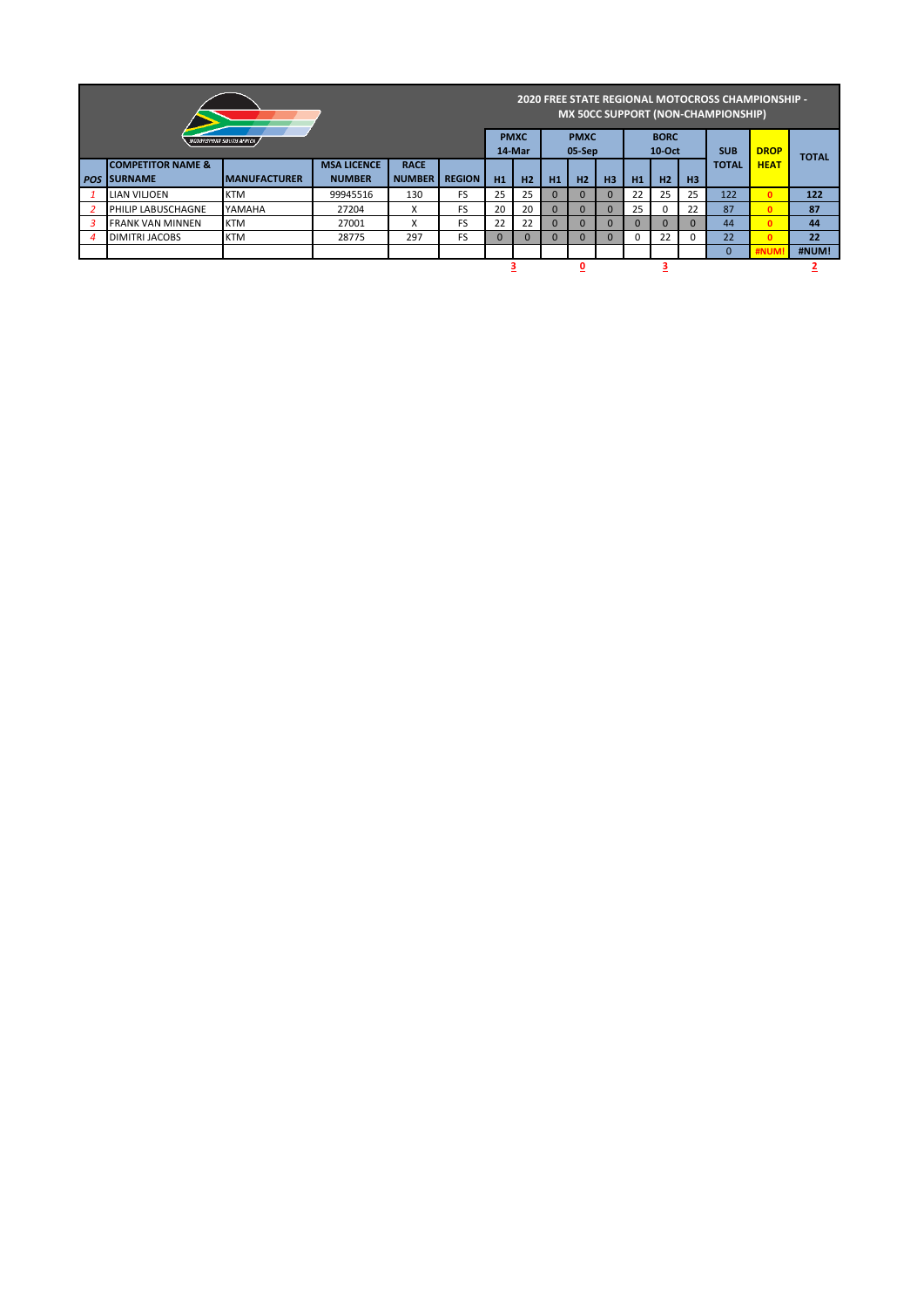| <b>2020 FREE STATE REGIONAL MOTOCROSS CHAMPIONSHIP -</b><br><b>MX 50CC</b> |                                                |                                |                                     |                              |               |          |                |              |                       |                |          |                         |           |              |              |              |
|----------------------------------------------------------------------------|------------------------------------------------|--------------------------------|-------------------------------------|------------------------------|---------------|----------|----------------|--------------|-----------------------|----------------|----------|-------------------------|-----------|--------------|--------------|--------------|
|                                                                            |                                                | <b>NOTORSPORT SOUTH AFRICA</b> |                                     |                              |               | 14-Mar   | <b>PMXC</b>    |              | <b>PMXC</b><br>05-Sep |                |          | <b>BORC</b><br>$10-Oct$ |           | <b>SUB</b>   | <b>DROP</b>  |              |
| <b>POS</b>                                                                 | <b>COMPETITOR NAME &amp;</b><br><b>SURNAME</b> | <b>IMANUFACTURER</b>           | <b>MSA LICENCE</b><br><b>NUMBER</b> | <b>RACE</b><br><b>NUMBER</b> | <b>REGION</b> | H1       | H <sub>2</sub> | H1           | H2                    | H <sub>3</sub> | H1       | H2                      | H3        | <b>TOTAL</b> | <b>HEAT</b>  | <b>TOTAL</b> |
|                                                                            | <b>DAYLE VERSTER</b>                           | <b>KTM</b>                     | 20805                               | 515                          | FS            | 20       | 20             | 20           | 25                    | 20             | 17       | 20                      | 19        | 161          | 17           | 144          |
| 2                                                                          | DAMYON TALJAARD                                | <b>KTM</b>                     | 26982                               | 300                          | FS            | 18       | 18             | 22           | 20                    | 25             | 13       | 15                      | 17        | 148          | 13           | 135          |
| 3                                                                          | <b>RUBEN CAWOOD</b>                            | <b>KTM</b>                     | 21437                               | 69                           | <b>FS</b>     | 22       | 22             | 25           | 22                    | 22             | 18       | $\Omega$                | 0         | 131          | $\mathbf{0}$ | 131          |
| 4                                                                          | <b>OHAN GRAVEN</b>                             | <b>KTM</b>                     | 20989                               | 14                           | <b>NC</b>     | 19       | 19             | 19           | 16                    | 19             | 14       | 16                      | 0         | 122          | $\mathbf{0}$ | 122          |
| 5                                                                          | <b>RUALD POTGIETER</b>                         | <b>KTM</b>                     | 26365                               | 57                           | FS            | 16       | 16             | 17           | 19                    | 17             | 15       | 14                      | 14        | 128          | 14           | 114          |
| 6                                                                          | <b>CORNE VAN ROOYEN</b>                        | <b>KTM</b>                     | 27018                               | 120                          | FS            | 14       | 14             | 18           | 14                    | 18             | 11       | 13                      | 15        | 117          | 11           | 106          |
|                                                                            | <b>ALLAN NEL</b>                               | <b>KTM</b>                     | 20846                               | 65                           | <b>NC</b>     | 15       | 15             | 14           | 17                    | 16             | 10       | 10                      | 13        | 110          | 10           | 100          |
| 8                                                                          | <b>VIV HOWELL</b>                              | <b>KTM</b>                     | 21485                               | 778                          | FS            | $\Omega$ | $\Omega$       | 16           | 18                    | 15             | 16       | 17                      | 16        | 98           | $\mathbf{0}$ | 98           |
| 9                                                                          | KABELO LEDWABA                                 | <b>KTM</b>                     | 24748                               | 80                           | <b>NR</b>     | $\Omega$ | $\Omega$       | $\Omega$     | $\Omega$              | $\Omega$       | 25       | 25                      | 25        | 75           | $\mathbf{0}$ | 75           |
| 10                                                                         | <b>RAYDEN WOOLLS</b>                           | <b>HUSQVARNA</b>               | 16532                               | 345                          | <b>NR</b>     | $\Omega$ | $\Omega$       | $\mathbf{0}$ | $\Omega$              | $\Omega$       | 20       | 22                      | 22        | 64           | $\mathbf{0}$ | 64           |
| 11                                                                         | <b>MAXWELL FOURIE</b>                          | <b>KTM</b>                     | 12334                               | 555                          | <b>NR</b>     | $\Omega$ | $\Omega$       | $\mathbf{0}$ | $\mathbf{0}$          | $\Omega$       | 22       | 19                      | 20        | 61           | $\mathbf{0}$ | 61           |
| 12                                                                         | <b>WILCO DU PLOOY</b>                          | <b>HUSQVARNA</b>               | 16800                               | 58                           | <b>NR</b>     | $\Omega$ | $\Omega$       | $\Omega$     | $\Omega$              | $\Omega$       | 19       | 18                      | 18        | 55           | $\mathbf{0}$ | 55           |
| 13                                                                         | <b>ERIK DU PLOOY</b>                           | <b>KTM</b>                     | 11860                               | 55                           | FS            | 25       | 25             | $\mathbf{0}$ | $\Omega$              | $\Omega$       | $\Omega$ | $\Omega$                | $\Omega$  | 50           | $\mathbf{0}$ | 50           |
| 14                                                                         | <b>CAMBEUL DU PREEZ</b>                        | <b>HUSQVARNA</b>               | 22376                               | 503                          | <b>NR</b>     | $\Omega$ | $\Omega$       | $\Omega$     | $\Omega$              | $\Omega$       | 12       | 11                      | 12        | 35           | $\mathbf{0}$ | 35           |
| 15                                                                         | <b>MIENKE CAWOOD</b>                           | <b>KTM</b>                     | 21419                               | 169                          | FS            | 17       | 17             | $\Omega$     | $\Omega$              | $\Omega$       | $\Omega$ | $\Omega$                | $\Omega$  | 34           | $\mathbf{0}$ | 34           |
|                                                                            |                                                |                                |                                     |                              |               |          |                |              |                       |                |          |                         |           | $\Omega$     | #NUM         | #NUM!        |
| <u>و</u><br>8<br>13                                                        |                                                |                                |                                     |                              |               |          |                |              |                       |                |          |                         | <u>10</u> |              |              |              |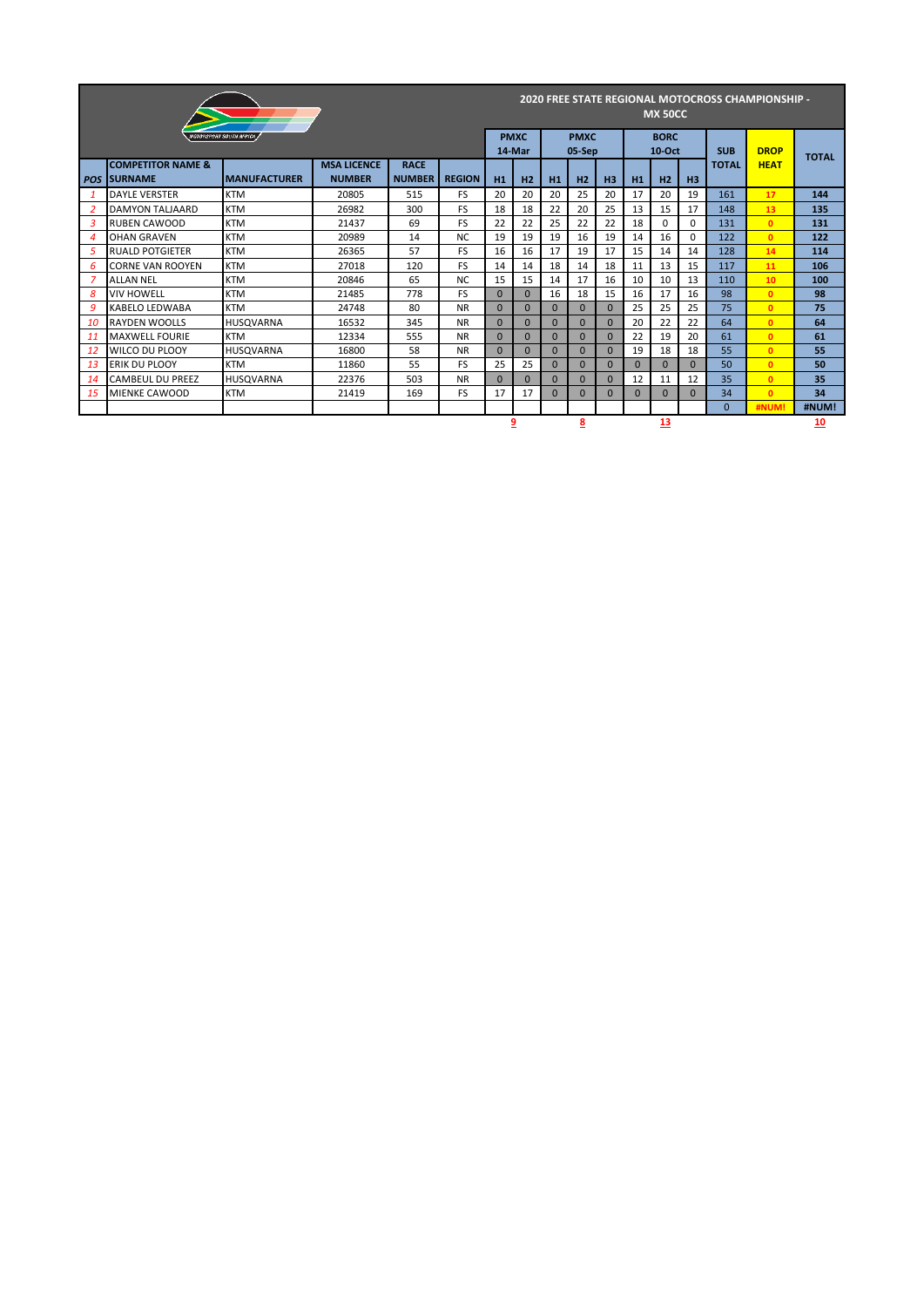|                |                                                |                     |                                     |                              |               |          |             |          | <b>MX 65CC</b>        |                |              | <b>2020 FREE STATE REGIONAL MOTOCROSS CHAMPIONSHIP -</b> |              |              |              |              |
|----------------|------------------------------------------------|---------------------|-------------------------------------|------------------------------|---------------|----------|-------------|----------|-----------------------|----------------|--------------|----------------------------------------------------------|--------------|--------------|--------------|--------------|
|                | NOTORSPORT SOUTH AERICA                        |                     |                                     |                              |               | 14-Mar   | <b>PMXC</b> |          | <b>PMXC</b><br>05-Sep |                |              | <b>BORC</b><br>10-Oct                                    |              | <b>SUB</b>   | <b>DROP</b>  | <b>TOTAL</b> |
| <b>POS</b>     | <b>COMPETITOR NAME &amp;</b><br><b>SURNAME</b> | <b>MANUFACTURER</b> | <b>MSA LICENCE</b><br><b>NUMBER</b> | <b>RACE</b><br><b>NUMBER</b> | <b>REGION</b> | H1       | H2          | H1       | H2                    | H <sub>3</sub> | H1           | H <sub>2</sub>                                           | H3           | <b>TOTAL</b> | <b>HEAT</b>  |              |
| 1              | <b>BLADE TILLEY</b>                            | <b>KTM</b>          | 17588                               | 125                          | <b>FS</b>     | 25       | 20          | 25       | 25                    | 25             | 25           | $\Omega$                                                 | 25           | 170          | $\mathbf{0}$ | 170          |
| 2              | <b>CASEY TILLEY</b>                            | <b>KTM</b>          | 17589                               | 212                          | <b>FS</b>     | 19       | 19          | 22       | 22                    | 22             | 19           | 19                                                       | 17           | 159          | 17           | 142          |
| 3              | <b>WJ VAN NIEKERK</b>                          | <b>KTM</b>          | 13777                               | 243                          | <b>FS</b>     | 17       | 17          | 20       | 20                    | 20             | $\Omega$     | $\Omega$                                                 | 13           | 107          | $\mathbf{0}$ | 107          |
| $\overline{4}$ | <b>TREVOR HOWELL</b>                           | <b>HUSOVARNA</b>    | 21455                               | 457                          | FS            | 16       | 16          | 15       | 19                    | $\Omega$       | 11           | 13                                                       | 12           | 102          | $\mathbf{0}$ | 102          |
| 5              | <b>REYNHARDT VAN NIEKERK</b>                   | HUSQVARNA           | 20797                               | 601                          | FS            | 14       | 15          | 16       | 17                    | 17             | 9            | 10                                                       | 10           | 108          | 9            | 99           |
| 6              | <b>ERIK DU PLOOY</b>                           | <b>KTM</b>          | 11860                               | 55                           | <b>FS</b>     | $\Omega$ | $\Omega$    | 18       | 18                    | 18             | 13           | 15                                                       | 15           | 97           | $\mathbf{0}$ | 97           |
| $\overline{z}$ | MIENKE CAWOOD                                  | <b>KTM</b>          | 21419                               | 169                          | <b>FS</b>     | $\Omega$ | $\Omega$    | 17       | 16                    | 16             | 12           | 12                                                       | 11           | 84           | $\mathbf{0}$ | 84           |
| 8              | <b>LYLA VAN BREDA</b>                          | <b>KTM</b>          | 10674                               | 20                           | <b>NC</b>     | $\Omega$ | $\Omega$    | 14       | 15                    | 15             | 10           | 11                                                       | 9            | 74           | $\mathbf{0}$ | 74           |
| 9              | <b>TRENT VALSECCHI</b>                         | <b>KTM</b>          | 06025                               | 110                          | <b>NR</b>     | $\Omega$ | $\Omega$    | $\Omega$ | $\Omega$              | $\Omega$       | 22           | 25                                                       | 22           | 69           | $\mathbf{0}$ | 69           |
| 10             | <b>SVEN LARSEN</b>                             | <b>HUSOVARNA</b>    | 05531                               | 218                          | <b>NR</b>     | $\Omega$ | $\Omega$    | $\Omega$ | $\Omega$              | $\Omega$       | 20           | 22                                                       | 20           | 62           | $\mathbf{0}$ | 62           |
| 11             | <b>CHRISTOPHER BRINDLEY</b>                    | <b>HUSOVARNA</b>    | 05552                               | 42                           | <b>NR</b>     | $\Omega$ | $\Omega$    | $\Omega$ | $\Omega$              | $\Omega$       | 18           | 20                                                       | 19           | 57           | $\mathbf{0}$ | 57           |
| 12             | KABELO LEDWABA                                 | <b>KTM</b>          | 24748                               | 80                           | <b>NR</b>     | $\Omega$ | $\Omega$    | $\Omega$ | $\Omega$              | $\Omega$       | 17           | 17                                                       | 18           | 52           | $\mathbf{0}$ | 52           |
| 13             | <b>ALEX COOPER</b>                             | <b>HUSOVARNA</b>    | 21156                               | 137                          | <b>NR</b>     | $\Omega$ | $\Omega$    | $\Omega$ | $\Omega$              | $\Omega$       | 15           | 18                                                       | 16           | 49           | $\mathbf{0}$ | 49           |
| 14             | <b>AIDAN SAFFY</b>                             | YAMAHA              | 09892                               | 216                          | <b>FS</b>     | 22       | 25          | $\Omega$ | $\Omega$              | $\Omega$       | $\Omega$     | $\Omega$                                                 | $\Omega$     | 47           | $\mathbf{0}$ | 47           |
| 15             | <b>DANIEL BRINDLEY</b>                         | <b>HUSQVARNA</b>    | 21098                               | 44                           | <b>NR</b>     | $\Omega$ | $\Omega$    | $\Omega$ | $\Omega$              | $\Omega$       | 14           | 16                                                       | 14           | 44           | $\mathbf{0}$ | 44           |
| 16             | <b>RONALD GRAVEN</b>                           | <b>KTM</b>          | 20991                               | 24                           | <b>NC</b>     | 20       | 22          | $\Omega$ | $\Omega$              | $\Omega$       | $\mathbf{0}$ | $\Omega$                                                 | $\mathbf{0}$ | 42           | $\mathbf{0}$ | 42           |
| 17             | <b>RUBEN CAWOOD</b>                            | <b>KTM</b>          | 21437                               | 69                           | <b>FS</b>     | $\Omega$ | $\Omega$    | 19       | $\Omega$              | 19             | $\Omega$     | 0                                                        | $\Omega$     | 38           | $\mathbf{0}$ | 38           |
| 18             | <b>TALLIE STRYDOM</b>                          | <b>KAWASAKI</b>     | 26639                               | J125                         | <b>NW</b>     | 18       | 18          | $\Omega$ | $\Omega$              | $\Omega$       | $\Omega$     | $\Omega$                                                 | $\Omega$     | 36           | $\mathbf{0}$ | 36           |
| 19             | <b>MAXWELL FOURIE</b>                          | <b>KTM</b>          | 12334                               | 555                          | <b>NR</b>     | $\Omega$ | $\Omega$    | $\Omega$ | $\Omega$              | $\Omega$       | 16           | 14                                                       | $\Omega$     | 30           | $\mathbf{0}$ | 30           |
| 20             | <b>JANKO BRITZ</b>                             | <b>KTM</b>          | 02515                               | X                            | FS            | 15       | 14          | $\Omega$ | $\Omega$              | $\Omega$       | $\mathbf{0}$ | $\Omega$                                                 | $\mathbf{0}$ | 29           | $\mathbf{0}$ | 29           |
|                |                                                |                     |                                     |                              |               |          |             |          |                       |                |              |                                                          |              | $\Omega$     | #NUM!        | #NUM!        |
|                |                                                |                     |                                     |                              |               |          | 9           |          | $\overline{9}$        |                |              | 16                                                       |              |              |              | 11           |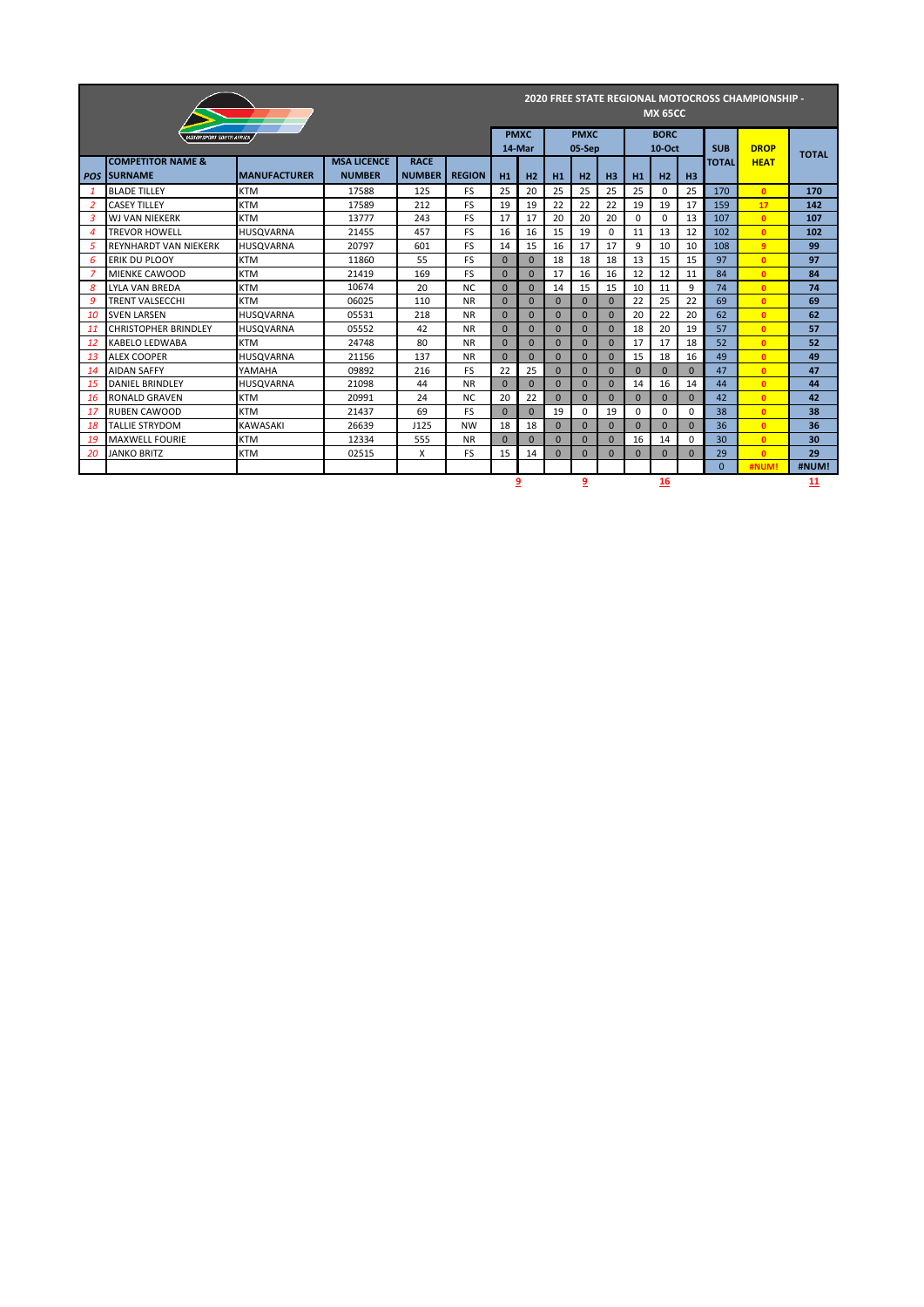|                |                                                 |                                       |       |     |           |              |                       |          | <b>MX PRO MINI</b>    |                |              | <b>2020 FREE STATE REGIONAL MOTOCROSS CHAMPIONSHIP -</b> |              |            |              |          |
|----------------|-------------------------------------------------|---------------------------------------|-------|-----|-----------|--------------|-----------------------|----------|-----------------------|----------------|--------------|----------------------------------------------------------|--------------|------------|--------------|----------|
|                |                                                 | <i><b>NOTORSPORT SOUTH AFRICA</b></i> |       |     |           |              | <b>PMXC</b><br>14-Mar |          | <b>PMXC</b><br>05-Sep |                |              | <b>BORC</b><br>$10-Oct$                                  |              | <b>SUB</b> | <b>DROP</b>  |          |
| <b>POS</b>     | <b>COMPETITOR NAME &amp;</b><br><b>ISURNAME</b> | <b>REGION</b><br><b>NUMBER</b>        | H1    | H2  | H1        | H2           | H <sub>3</sub>        | H1       | H2                    | H <sub>3</sub> | <b>TOTAL</b> | <b>HEAT</b>                                              | <b>TOTAL</b> |            |              |          |
| $\mathbf{1}$   | <b>WIAN DU PLOOY</b>                            | <b>HUSQVARNA</b>                      | 01775 | 199 | <b>FS</b> | 25           | 25                    | 25       | 25                    | 25             | 25           | 25                                                       | 22           | 197        | 22           | 175      |
| 2              | <b>PIETER BRINK</b>                             | <b>KTM</b>                            | 05510 | 227 | <b>FS</b> | <sup>0</sup> | 20                    | 20       | 20                    | 20             | 17           | 11                                                       | 17           | 125        | $\mathbf{0}$ | 125      |
| 3              | ANDRE VAN DEN BERG                              | <b>HUSOVARNA</b>                      | 21049 | 123 | <b>FS</b> | 22           | 22                    | 17       | 16                    | 18             | 14           | 12                                                       | 13           | 134        | 12           | 122      |
| $\overline{4}$ | LOUIS MOSTERT                                   | YAMAHA                                | 12505 | 228 | <b>FS</b> | 19           | 19                    | 19       | 17                    | 17             | 13           | 13                                                       | 11           | 128        | 11           | 117      |
| 5              | <b>AIDEN SAFFY</b>                              | <b>KTM</b>                            | 09892 | 216 | <b>FS</b> | $\Omega$     | $\Omega$              | 22       | 22                    | 22             | 16           | 15                                                       | 14           | 111        | $\mathbf{0}$ | 111      |
| 6              | <b>MATTHEW HARRIS</b>                           | <b>KTM</b>                            | 03967 | 328 | <b>FS</b> | 20           | 18                    | 16       | 15                    | 15             | 11           | 10                                                       | 10           | 115        | 10           | 105      |
| 7              | <b>JOSHUA FLETCHER</b>                          | YAMAHA                                | 05346 | 146 | <b>FS</b> | $\Omega$     | $\Omega$              | 18       | 19                    | 0              | 18           | 18                                                       | 18           | 91         | $\mathbf{0}$ | 91       |
| 8              | <b>NATHAN VERSTER</b>                           | <b>KTM</b>                            | 10445 | 999 | <b>FS</b> | $\Omega$     | $\Omega$              | 15       | 18                    | 19             | 12           | 14                                                       | 12           | 90         | $\mathbf{0}$ | 90       |
| 9              | <b>EMMANUEL BAKO</b>                            | <b>KTM</b>                            | 13862 | X   | <b>NR</b> | $\Omega$     | $\Omega$              | $\Omega$ | $\overline{0}$        | $\Omega$       | 22           | 22                                                       | 25           | 69         | $\mathbf{0}$ | 69       |
| 10             | <b>TYLER TARANTINO</b>                          | <b>KTM</b>                            | 06060 | 300 | <b>NR</b> | $\Omega$     | $\Omega$              | $\Omega$ | $\Omega$              | $\Omega$       | 19           | 20                                                       | 20           | 59         | $\mathbf{0}$ | 59       |
| 11             | <b>THOR JOHNSON</b>                             | <b>KTM</b>                            | 01277 | 169 | <b>NR</b> | $\Omega$     | $\Omega$              | $\Omega$ | $\Omega$              | $\Omega$       | 20           | 19                                                       | 19           | 58         | $\mathbf{0}$ | 58       |
| <b>12</b>      | <b>MATTHEW CORREIA</b>                          | <b>KTM</b>                            | 14240 | 200 | <b>NR</b> | $\Omega$     | $\Omega$              | $\Omega$ | $\Omega$              | $\Omega$       | 15           | 16                                                       | 16           | 47         | $\mathbf{0}$ | 47       |
| 13             | <b>RONALD GRAVEN</b>                            | <b>KTM</b>                            | 20991 | 24  | <b>NC</b> | $\Omega$     | $\Omega$              | 14       | 14                    | 16             | 0            | $\Omega$                                                 | 0            | 44         | $\mathbf{0}$ | 44       |
| 14             | <b>RYAN ADLER</b>                               | <b>HUSOVARNA</b>                      | 05582 | 268 | <b>NR</b> | $\Omega$     | $\Omega$              | $\Omega$ | $\Omega$              | $\Omega$       | 9            | 17                                                       | 15           | 41         | $\mathbf{0}$ | 41       |
| 15             | <b>LUCIAN MEYER</b>                             | <b>HUSOVARNA</b>                      | 11099 | 335 | <b>NW</b> | $\Omega$     | $\Omega$              | $\Omega$ | $\Omega$              | $\Omega$       | 10           | 9                                                        | 9            | 28         | $\mathbf{0}$ | 28       |
| 16             | <b>LUCAS VENTER</b>                             | <b>HUSQVARNA</b>                      | 02425 | 121 | <b>NR</b> | $\Omega$     | $\Omega$              | $\Omega$ | $\Omega$              | $\Omega$       | 0            | 0                                                        | 0            | $\Omega$   | $\mathbf{0}$ | $\bf{0}$ |
|                |                                                 |                                       |       |     |           |              |                       |          |                       |                |              |                                                          |              | $\Omega$   | #NUM         | #NUM!    |
|                |                                                 |                                       |       |     |           |              | 9                     |          |                       | 16             |              |                                                          |              | 10         |              |          |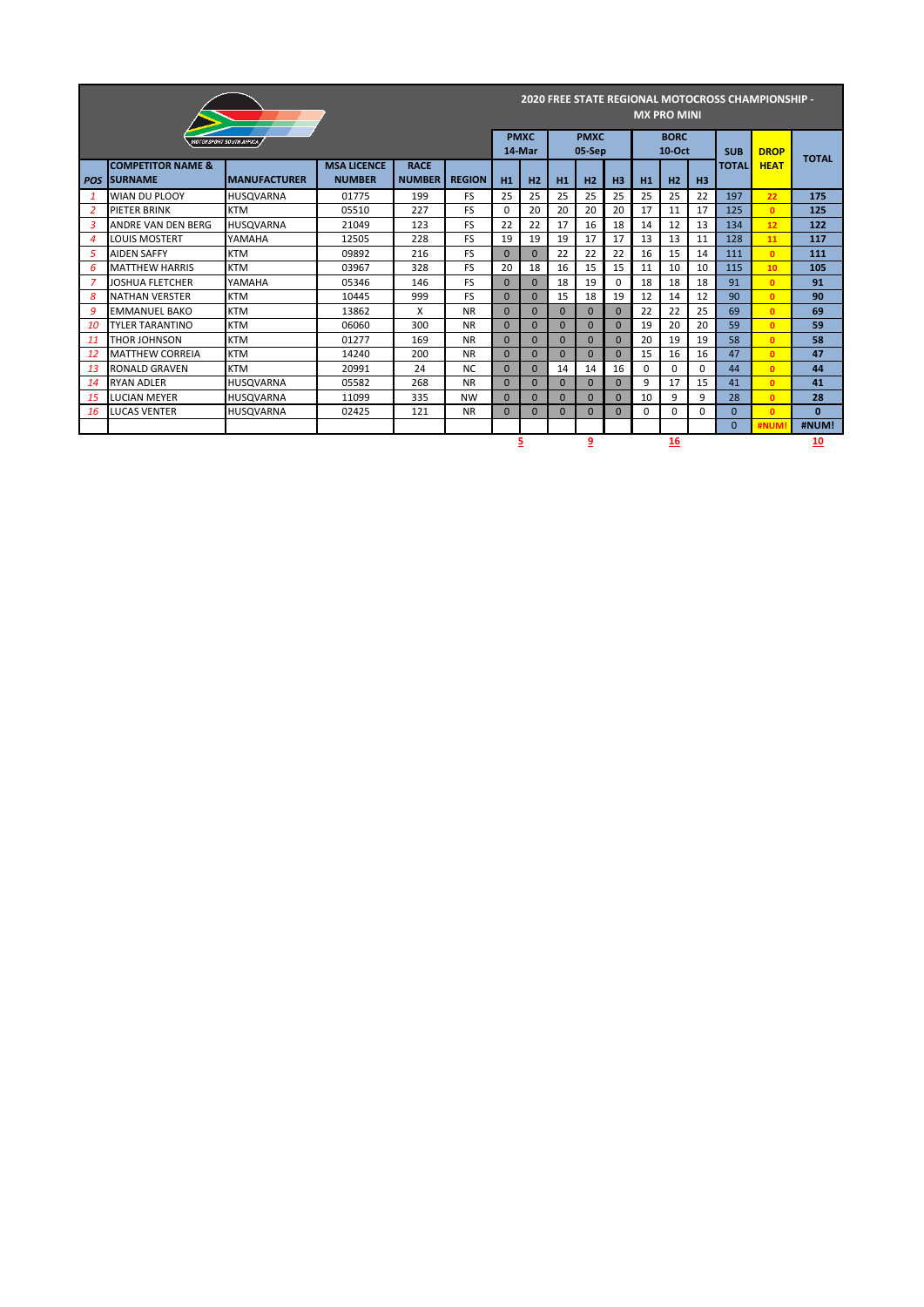|                |                                                    |                                |       |                |           |          |                       | <b>MX HIGH SCHOOL</b> |                       |                |              | <b>2020 FREE STATE REGIONAL MOTOCROSS CHAMPIONSHIP -</b> |              |              |              |              |
|----------------|----------------------------------------------------|--------------------------------|-------|----------------|-----------|----------|-----------------------|-----------------------|-----------------------|----------------|--------------|----------------------------------------------------------|--------------|--------------|--------------|--------------|
|                |                                                    | <b>NOTORSPORT SOUTH AFRICA</b> |       |                |           |          | <b>PMXC</b><br>14-Mar |                       | <b>PMXC</b><br>05-Sep |                |              | <b>BORC</b><br>$10-Oct$                                  |              | <b>SUB</b>   | <b>DROP</b>  |              |
|                | <b>COMPETITOR NAME &amp;</b><br><b>POS SURNAME</b> | <b>REGION</b>                  | H1    | H <sub>2</sub> | H1        | H2       | H <sub>3</sub>        | H1                    | H2                    | H <sub>3</sub> | <b>TOTAL</b> | <b>HEAT</b>                                              | <b>TOTAL</b> |              |              |              |
|                | <b>WIAN DU PLOOY</b>                               | <b>HUSOVARNA</b>               | 01775 | 199            | <b>FS</b> | 22       | 22                    | 20                    | 22                    | 20             | 20           | 20                                                       | 19           | 165          | 19           | 146          |
| 2              | <b>EBEN VAN ROOYEN</b>                             | <b>KTM</b>                     | 13162 | X              | <b>FS</b> | 20       | 20                    | 22                    | 20                    | 22             | 17           | 18                                                       | 18           | 157          | 17           | 140          |
| 3              | <b>NATHAN MAYBERY</b>                              | <b>HUSOVARNA</b>               | 06004 | 398            | <b>NR</b> | 25       | 25                    | 25                    | 25                    | 25             | $\Omega$     | $\overline{0}$                                           | $\Omega$     | 125          | $\Omega$     | 125          |
| $\overline{4}$ | <b>JORDAN VERSTER</b>                              | <b>KTM</b>                     | 15248 | 257            | <b>FS</b> | $\Omega$ | $\Omega$              | 18                    | 18                    | 18             | 16           | 15                                                       | 16           | 101          | $\mathbf{0}$ | 101          |
| 5              | JOHNATHAN MLIMI                                    | <b>KTM</b>                     | 05866 | 259            | <b>NR</b> | $\Omega$ | $\Omega$              | $\Omega$              | $\Omega$              | $\Omega$       | 25           | 22                                                       | 25           | 72           | $\Omega$     | 72           |
| 6              | <b>BAREND DU TOIT</b>                              | <b>KTM</b>                     | 03772 | X              | <b>NW</b> | $\Omega$ | $\Omega$              | $\Omega$              | $\Omega$              | $\Omega$       | 22           | 19                                                       | 22           | 63           | $\Omega$     | 63           |
|                | <b>CALLAN BROSKIE</b>                              | <b>HUSQVARNA</b>               | 01702 | 777            | <b>NR</b> | $\Omega$ | $\Omega$              | $\Omega$              |                       | $\Omega$       | 15           | 25                                                       | 20           | 60           | $\Omega$     | 60           |
| 8              | <b>JOSHUA FLETCHER</b>                             | YAMAHA                         | 05386 | 146            | <b>FS</b> | $\Omega$ | $\Omega$              | 19                    | 19                    | 19             | $\Omega$     | $\Omega$                                                 | $\Omega$     | 57           | $\mathbf{0}$ | 57           |
| 9              | <b>DEAGAN BLOOMFIELD</b>                           | <b>HUSOVARNA</b>               | 02609 | 94             | <b>NR</b> | $\Omega$ | $\Omega$              | $\Omega$              | $\Omega$              | $\Omega$       | 18           | 17                                                       | 17           | 52           | $\Omega$     | 52           |
| 10             | <b>LUCAS VENTER</b>                                | <b>HUSOVARNA</b>               | 02425 | 121            | <b>NR</b> | $\Omega$ | $\Omega$              | $\Omega$              | $\Omega$              | $\Omega$       | 19           | 16                                                       | 0            | 35           | $\Omega$     | 35           |
| 11             | <b>PIETER BRINK</b>                                | <b>KTM</b>                     | 05510 | 227            | <b>FS</b> | $\Omega$ | $\Omega$              | 0                     | 0                     | $\Omega$       | $\Omega$     | $\Omega$                                                 | $\Omega$     | $\Omega$     | $\mathbf{0}$ | $\mathbf{0}$ |
|                |                                                    |                                |       |                |           |          |                       |                       |                       |                |              |                                                          |              | $\mathbf{0}$ | <b>#NUM</b>  | #NUM!        |
|                |                                                    |                                |       |                |           | 6        |                       |                       | <u>8</u>              |                |              |                                                          | 6            |              |              |              |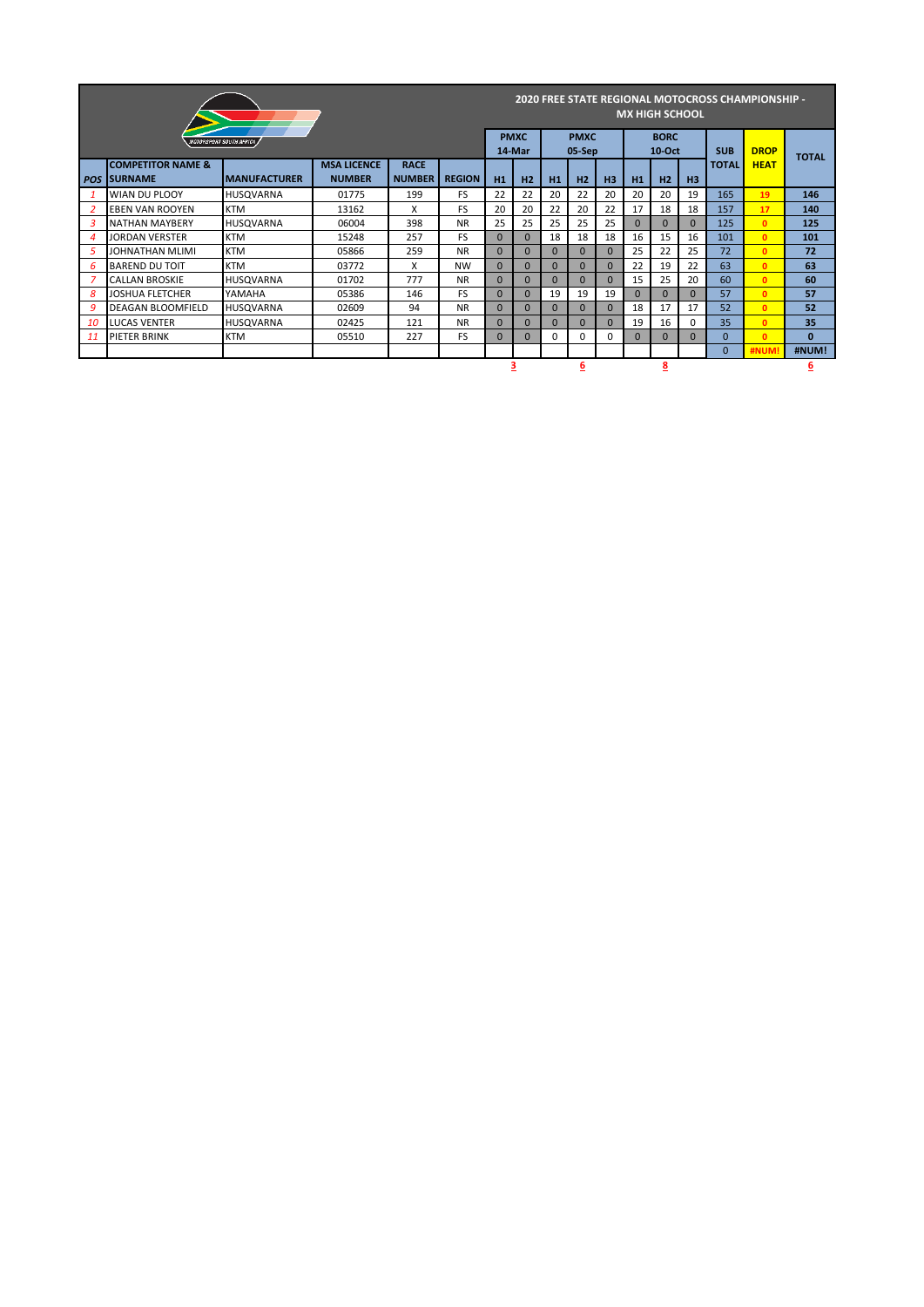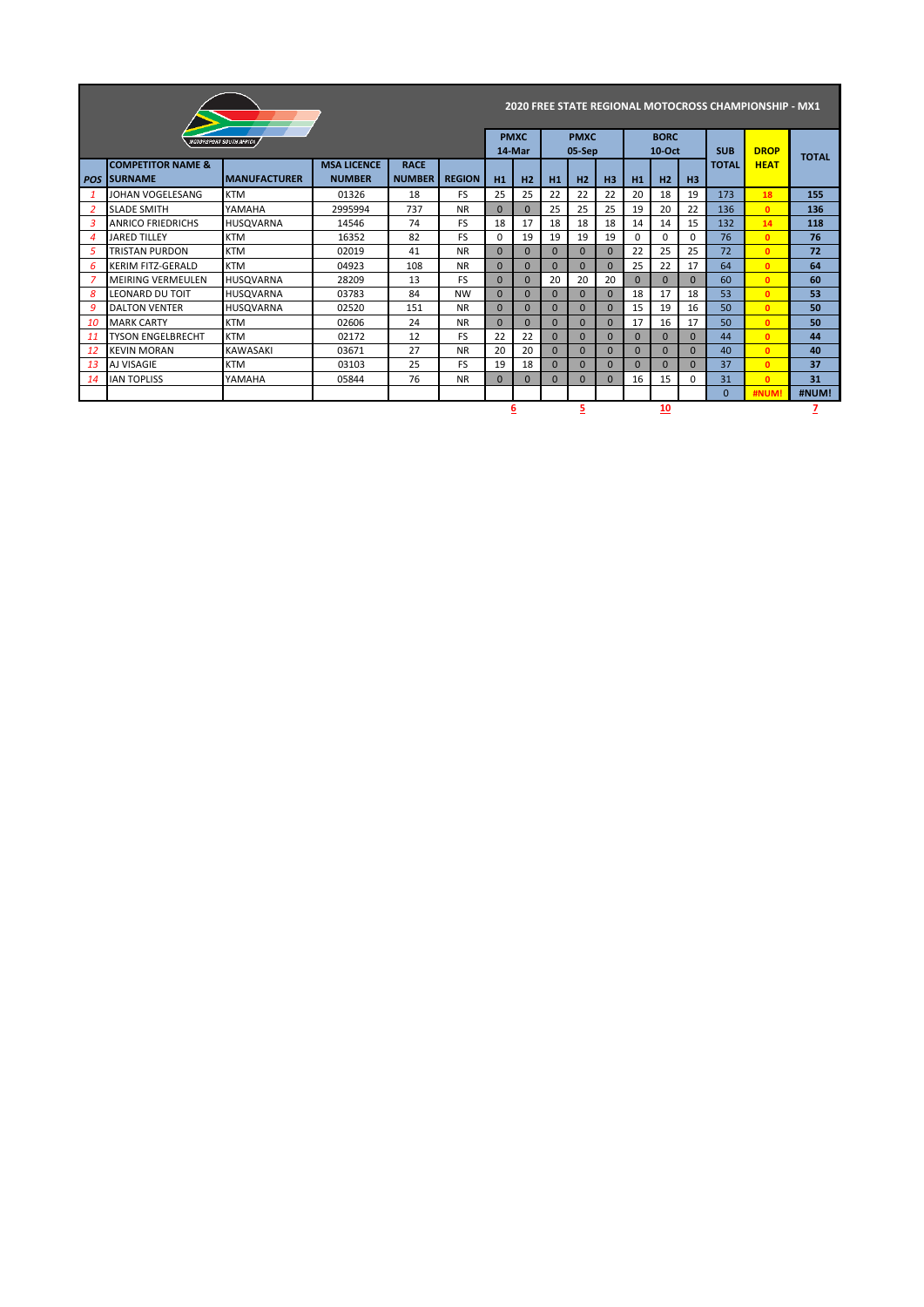|                |                                                |                      |                                     |                              |               |          |                       |          |                       |                |          | <b>2020 FREE STATE REGIONAL MOTOCROSS CHAMPIONSHIP - MX3</b> |                |              |              |              |
|----------------|------------------------------------------------|----------------------|-------------------------------------|------------------------------|---------------|----------|-----------------------|----------|-----------------------|----------------|----------|--------------------------------------------------------------|----------------|--------------|--------------|--------------|
|                | <b>MOTORSPORT SOUTH AFRICA</b>                 |                      |                                     |                              |               |          | <b>PMXC</b><br>14-Mar |          | <b>PMXC</b><br>05-Sep |                |          | <b>BORC</b><br>$10$ -Oct                                     |                | <b>SUB</b>   | <b>DROP</b>  |              |
| <b>POS</b>     | <b>COMPETITOR NAME &amp;</b><br><b>SURNAME</b> | <b>IMANUFACTURER</b> | <b>MSA LICENCE</b><br><b>NUMBER</b> | <b>RACE</b><br><b>NUMBER</b> | <b>REGION</b> | H1       | H <sub>2</sub>        | H1       | H2                    | H <sub>3</sub> | H1       | H <sub>2</sub>                                               | H <sub>3</sub> | <b>TOTAL</b> | <b>HEAT</b>  | <b>TOTAL</b> |
| -1             | <b>JARED TILLEY</b>                            | <b>KTM</b>           | 16352                               | 82                           | FS.           | 22       | 22                    | 25       | 25                    | 25             | 22       | 22                                                           | 25             | 188          | 22           | 166          |
| $\overline{2}$ | <b>WARRICK VAN SCHALKWYK</b>                   | YAMAHA               | 21127                               | 17                           | FS.           | 19       | 19                    | 22       | 22                    | 22             | 20       | 20                                                           | 20             | 164          | 19           | 145          |
| 3              | <b>JOHN NEL</b>                                | <b>KTM</b>           | 20844                               | 96                           | NC.           | 16       | 16                    | 17       | 19                    | 19             | 18       | 19                                                           | 19             | 143          | 16           | 127          |
| 4              | <b>EM-L CARSTENS</b>                           | <b>HUSOVARNA</b>     | 21444                               | 88                           | FS.           | 17       | 18                    | 20       | 20                    | 20             | 18       | 0                                                            | $\Omega$       | 113          | $\mathbf{0}$ | 113          |
| 5              | LOURIUS ERASMUS                                | <b>KTM</b>           | 21080                               | 111                          | FS.           | 15       | 17                    | 19       | 17                    | 18             | $\Omega$ | $\Omega$                                                     | $\Omega$       | 86           | $\mathbf{0}$ | 86           |
| 6              | <b>WADE BLAAUW</b>                             | <b>KTM</b>           | 13375                               | x                            | FS.           | $\Omega$ | $\Omega$              | $\Omega$ | $\Omega$              | $\Omega$       | 25       | 25                                                           | 22             | 72           | $\mathbf{0}$ | 72           |
|                | <b>LEROUX VAN TONDER</b>                       | YAMAHA               | 99949131                            | x                            | FS.           | $\Omega$ | $\Omega$              | 18       | 18                    | 17             | $\Omega$ | $\Omega$                                                     | $\Omega$       | 53           | $\mathbf{0}$ | 53           |
| 8              | <b>KEVIN MORAN</b>                             | <b>KAWAZAKI</b>      | 03671                               | 27                           | <b>NR</b>     | 25       | 25                    | $\Omega$ | $\Omega$              | $\Omega$       | $\Omega$ | $\Omega$                                                     | $\Omega$       | 50           | $\mathbf{0}$ | 50           |
| 9              | <b>CALLAN THERON</b>                           | <b>KAWAZAKI</b>      | 01415                               | 28                           | <b>NR</b>     | 18       | 20                    | $\Omega$ | $\Omega$              | $\Omega$       | $\Omega$ | $\Omega$                                                     | $\Omega$       | 38           | $\mathbf{0}$ | 38           |
| 10             | <b>TYSON ENGELBRECHT</b>                       | <b>KTM</b>           | 02172                               | 12                           | <b>FS</b>     | 20       | 0                     | $\Omega$ | $\Omega$              | $\Omega$       | $\Omega$ | $\Omega$                                                     | $\Omega$       | 20           | $\Omega$     | 20           |
| 11             | <b>KERIM FITZ-GERALD</b>                       | <b>KTM</b>           | 04923                               | x                            | <b>NR</b>     | $\Omega$ | $\Omega$              | $\Omega$ | $\Omega$              | $\Omega$       | $\Omega$ | 0                                                            | $\Omega$       | $\Omega$     | $\mathbf{0}$ | $\bf{0}$     |
| 12             | <b>ROEHAN STRYDOM</b>                          | <b>KTM</b>           | 99945174                            | 177                          | FS.           | $\Omega$ | 0                     | $\Omega$ | $\Omega$              | $\Omega$       | $\Omega$ | $\Omega$                                                     | $\Omega$       | $\Omega$     | $\Omega$     | $\bf{0}$     |
|                |                                                |                      |                                     |                              |               |          |                       |          |                       |                |          |                                                              |                | $\Omega$     | #NUM!        | #NUM!        |
|                |                                                |                      |                                     |                              |               |          | 9                     |          | 6                     |                |          | 6                                                            |                |              |              |              |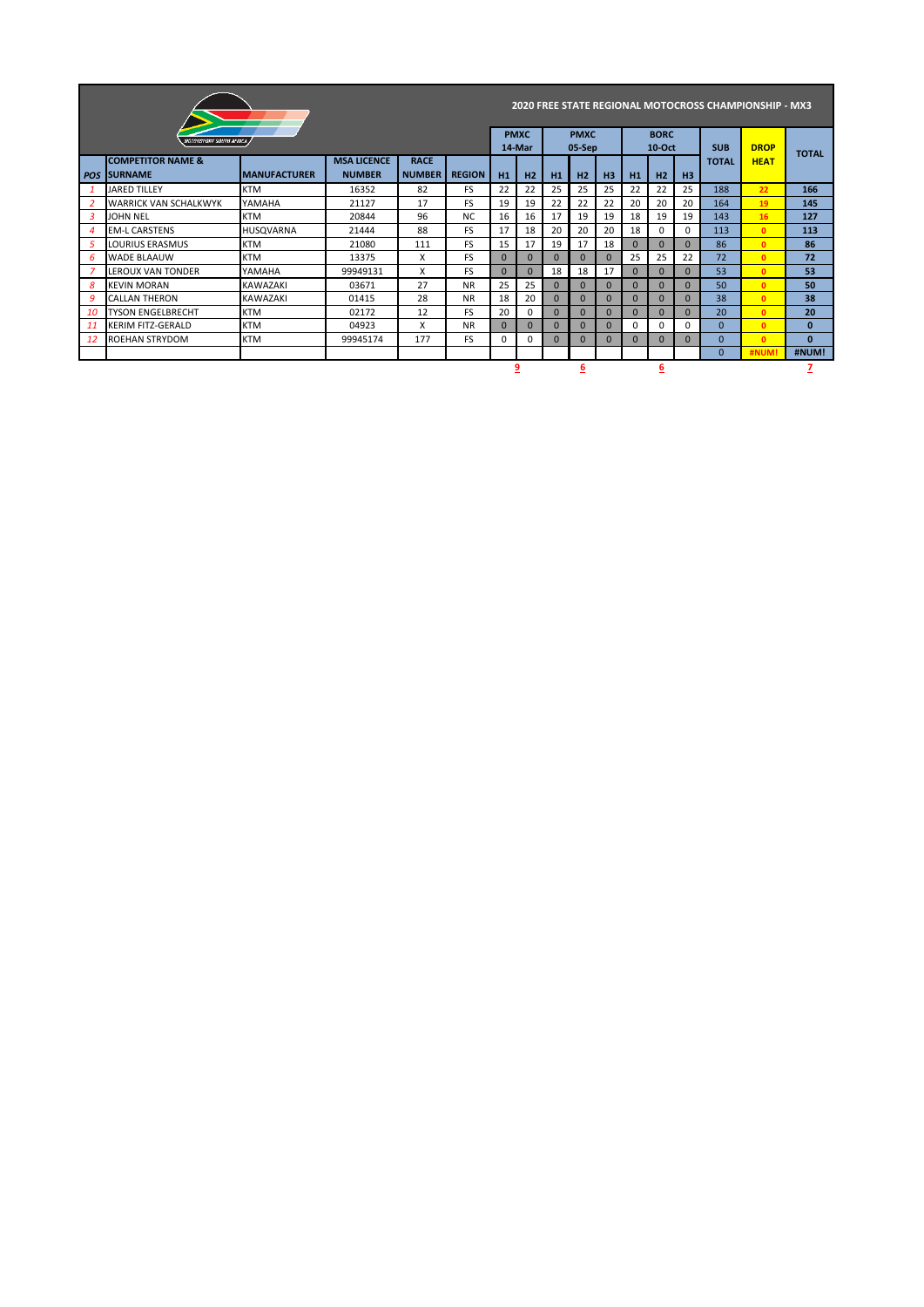|            |                                       |                      |                    |               |               |             |                |    |                       |    | <b>MASTERS (NON-CHAMPIONSHIP)</b> | 2020 FREE STATE REGIONAL MOTOCROSS CHAMPIONSHIP - GRAND |                |              |             |              |
|------------|---------------------------------------|----------------------|--------------------|---------------|---------------|-------------|----------------|----|-----------------------|----|-----------------------------------|---------------------------------------------------------|----------------|--------------|-------------|--------------|
|            | <i><b>MOTORSPORT SOUTH AFRICA</b></i> |                      |                    |               |               | <b>PMXC</b> | 14-Mar         |    | <b>PMXC</b><br>05-Sep |    |                                   | <b>BORC</b><br><b>10-Oct</b>                            |                | <b>SUB</b>   | <b>DROP</b> | <b>TOTAL</b> |
|            | <b>ICOMPETITOR NAME &amp;</b>         |                      | <b>MSA LICENCE</b> | <b>RACE</b>   |               |             |                |    |                       |    |                                   |                                                         |                | <b>TOTAL</b> | <b>HEAT</b> |              |
| <b>POS</b> | <b>ISURNAME</b>                       | <b>IMANUFACTURER</b> | <b>NUMBER</b>      | <b>NUMBER</b> | <b>REGION</b> | H1          | H <sub>2</sub> | H1 | H2                    | H3 | H1                                | H <sub>2</sub>                                          | H <sub>3</sub> |              |             |              |
|            | BARNIE VAN BILJON                     | <b>KTM</b>           | 21282              | 53            | <b>FS</b>     |             |                |    |                       |    | 25                                | 25                                                      | 25             | 75           | 25          | 50           |
|            | <b>FRANS POTGIETER</b>                | <b>HONDA</b>         | 20990              | 99            | <b>FS</b>     |             |                |    |                       |    | 22                                | 22                                                      | 22             | 66           | 22          | 44           |
|            | <b>BRIAN MARE</b>                     | <b>KTM</b>           | 23119              | 60            | <b>FS</b>     |             |                |    |                       |    | 20                                | 20                                                      | 20             | 60           | 20          | 40           |
|            |                                       |                      |                    |               |               |             |                |    |                       |    |                                   |                                                         |                | $\Omega$     | #NUM        | #NUM!        |
|            |                                       |                      |                    |               |               |             |                |    |                       |    |                                   |                                                         |                |              |             |              |